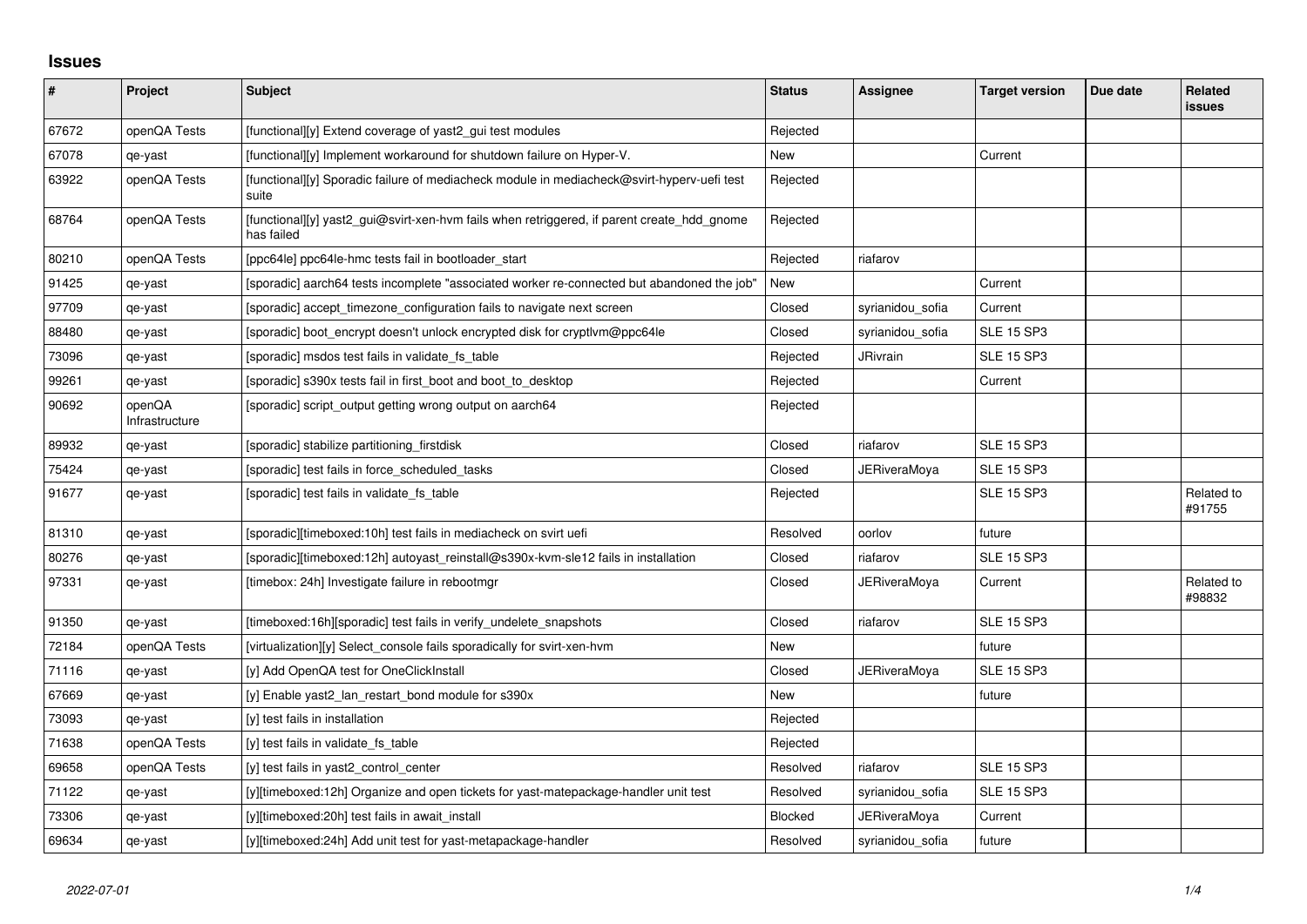| #      | Project        | <b>Subject</b>                                                                     | <b>Status</b> | Assignee            | <b>Target version</b> | Due date | Related<br>issues                                                                                  |
|--------|----------------|------------------------------------------------------------------------------------|---------------|---------------------|-----------------------|----------|----------------------------------------------------------------------------------------------------|
| 69754  | openQA Tests   | [y][u] tests fail in bootloader_start for ppc64le - PowerVM workers not available  | Resolved      | szarate             | <b>SLE 15 SP3</b>     |          | Related to<br>#69406,<br>Related to<br>#68980,<br>Related to<br>#68977, Has<br>duplicate<br>#70474 |
| 97766  | qe-yast        | Adapt the order of activation for ZFCP with client for libyui-rest-api             | Closed        | geor                | Current               |          | Related to<br>#98811                                                                               |
| 80272  | qe-yast        | Adapt yast2_expert_partitioner (before: yast2_storage_ng) in ppc64le to use libyui | Closed        | <b>JERiveraMoya</b> | <b>SLE 15 SP3</b>     |          | Blocked by<br>#80840                                                                               |
| 73474  | qe-yast        | Add more modules to yast2_firstboot                                                | Closed        | JRivrain            | <b>SLE 15 SP3</b>     |          |                                                                                                    |
| 90350  | qe-yast        | Add yast2_system_settings for ncurses                                              | New           |                     | future                |          |                                                                                                    |
| 80212  | qe-yast        | Adjust cryptlvm scenario for the UI changes in the Expert Partitioner              | Rejected      | riafarov            | <b>SLE 15 SP3</b>     |          |                                                                                                    |
| 80216  | qe-yast        | Adjust home_encrypted scenario for the UI changes in the Expert Partitioner        | Resolved      | syrianidou_sofia    | <b>SLE 15 SP3</b>     |          |                                                                                                    |
| 80204  | qe-yast        | Adjust lvm+resize_root scenario for the UI changes in the Expert Partitioner       | Closed        | riafarov            | <b>SLE 15 SP3</b>     |          |                                                                                                    |
| 80206  | qe-yast        | Adjust msdos scenario for the UI changes in the Expert Partitioner                 | Closed        | <b>JRivrain</b>     | <b>SLE 15 SP3</b>     |          |                                                                                                    |
| 62243  | openQA Project | After latest updates, openQA has problematic behavior on Dell Precision 5810       | Resolved      | okurz               | Done                  |          | Related to<br>#62015,<br>Copied to<br>#62567                                                       |
| 95551  | qe-yast        | autologin_yast test fails in first_boot                                            | Closed        | syrianidou_sofia    | Current               |          |                                                                                                    |
| 97325  | qe-yast        | Collect logs in autoyast_reinstall when failing detecting disk after installation  | Closed        | geor                | Current               |          |                                                                                                    |
| 87646  | qe-yast        | Create autoyast test using btrfs quota limit                                       | Closed        | oorlov              | <b>SLE 15 SP3</b>     |          |                                                                                                    |
| 93641  | qe-yast        | Create schedules for opensuse test suites                                          | Closed        | <b>JRivrain</b>     | <b>SLE 15 SP3</b>     |          | Related to<br>#94069,<br>Related to<br>#92479                                                      |
| 93411  | qe-yast        | Create test cases for Language, Keyboard and Product Selection                     | Closed        | syrianidou_sofia    | <b>SLE 15 SP3</b>     |          |                                                                                                    |
| 102074 | qe-yast        | Create test scenario for displaying a custom proposal set during ay installation   | New           |                     | Current               |          |                                                                                                    |
| 92245  | qe-yast        | Create textmode qcow with libyui pre-installed                                     | New           |                     | Current               |          |                                                                                                    |
| 92242  | qe-yast        | Create the conditions for libyui tests on textmode running system                  | Rejected      |                     |                       |          |                                                                                                    |
| 97229  | qe-yast        | Create workaround for s390x polkit unexpected popup                                | Rejected      |                     | Current               |          |                                                                                                    |
| 73471  | qe-yast        | Enable yast2 firstboot in textmode                                                 | Closed        | JRivrain            | <b>SLE 15 SP3</b>     |          |                                                                                                    |
| 95392  | qe-yast        | Expand functionality of prepare profile module                                     | Closed        | <b>JERiveraMoya</b> | Current               |          |                                                                                                    |
| 80474  | qe-yast        | Implement check for emergency shell in case bootloader is stuck                    | New           |                     | future                |          |                                                                                                    |
| 93029  | qe-yast        | Implement test module for Product selection using LibyuiClient in YaST Job Group   | Closed        | <b>JERiveraMoya</b> | <b>SLE 15 SP3</b>     |          |                                                                                                    |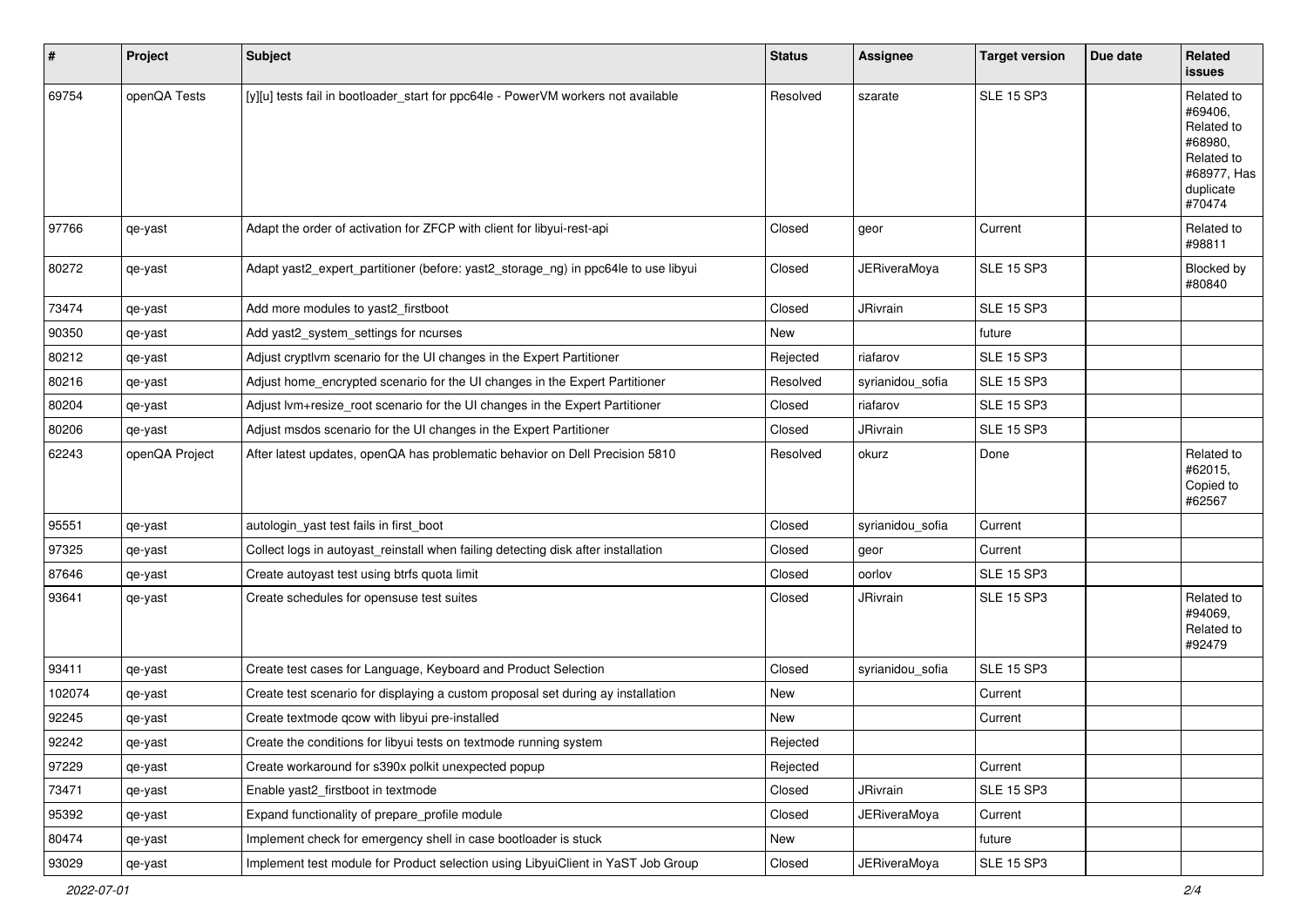| #      | Project        | <b>Subject</b>                                                                                          | <b>Status</b> | Assignee            | <b>Target version</b> | Due date   | Related<br>issues    |
|--------|----------------|---------------------------------------------------------------------------------------------------------|---------------|---------------------|-----------------------|------------|----------------------|
| 102638 | qe-yast        | Investigate black screen between lockscreen                                                             | Closed        | dzedro              | Current               |            |                      |
| 91830  | qe-yast        | Investigate if a change of DH version for TLS negotiation can fix 'remote_controller' module            | Resolved      | oorlov              | <b>SLE 15 SP3</b>     |            |                      |
| 99063  | qe-yast        | Investigate which functions from older OOP installation framework are used in libyui                    | New           |                     | Current               |            |                      |
| 73642  | qe-yast        | Modify allmodules+allpatterns+registration test suite                                                   | Closed        | riafarov            | <b>SLE 15 SP3</b>     |            | Related to<br>#73645 |
| 73477  | qe-yast        | Modify firstboot configuration for yast2_firstboot_custom                                               | Closed        | JRivrain            | <b>SLE 15 SP3</b>     |            |                      |
| 87725  | openQA Project | MULTIPATH backend variable doesn't set HDDMODEL for aarch64                                             | New           |                     | future                |            |                      |
| 97760  | qe-yast        | Rewrite workaround for scrolling for bsc#1189550                                                        | Closed        | <b>JERiveraMoya</b> | Current               |            |                      |
| 63460  | openQA Tests   | serial console stopped working on hyperv                                                                | Rejected      | okurz               |                       |            |                      |
| 90851  | qe-yast        | SLE 15 SP3 Release Candidate 2 exploratory testing                                                      | Resolved      | syrianidou_sofia    |                       |            |                      |
| 73363  | qe-yast        | sporadic failure for btrfs_libstorage-ng@64bit-ipmi                                                     | Closed        | riafarov            | <b>SLE 15 SP3</b>     |            |                      |
| 80220  | qe-yast        | test choses wrong product for installation                                                              | Rejected      | riafarov            | <b>SLE 15 SP3</b>     |            |                      |
| 98556  | qe-yast        | test fails in consoletest_finish for minimalx Desktop                                                   | New           |                     | Current               |            |                      |
| 99351  | qe-yast        | test fails in firstboot_finish_setup                                                                    | Rejected      |                     | Current               |            |                      |
| 99354  | qe-yast        | test fails in root_simple_pwd                                                                           | Rejected      |                     | Current               |            |                      |
| 81248  | qe-yast        | test fails in snapshots_small_root on aarch64                                                           | Rejected      | riafarov            | <b>SLE 15 SP3</b>     |            |                      |
| 101370 | qe-yast        | test fails in yast2_firewall due to recent modification the interface zone                              | Blocked       | rainerkoenig        | Current               |            |                      |
| 95542  | qe-yast        | test fails in yast2_kdump                                                                               | Closed        | syrianidou_sofia    | Current               |            |                      |
| 97328  | qe-yast        | test fails in yast2_lan_restart_*                                                                       | Rejected      |                     |                       |            |                      |
| 101163 | qe-yast        | test fails in yast2 Ian restart vlan                                                                    | Rejected      |                     | Current               |            |                      |
| 97319  | qe-yast        | tests fail for ppc installation at different points                                                     | Closed        | JERiveraMoya        | Current               |            |                      |
| 91136  | qe-yast        | Textmode test suite fails for s390x-kvm                                                                 | Rejected      | riafarov            | <b>SLE 15 SP3</b>     |            |                      |
| 76879  | qe-yast        | Unit test for yast2-metapackage-handler OneClickInstall.rb (part I)                                     | Resolved      | syrianidou_sofia    | <b>SLE 15 SP3</b>     |            |                      |
| 76882  | qe-yast        | Unit test for yast2-metapackage-handler OneClickInstall.rb (part II)                                    | Resolved      | syrianidou_sofia    | future                |            |                      |
| 76885  | qe-yast        | Unit test for yast2-metapackage-handler OneClickInstallWorkerFunction.rb (part I)                       | Resolved      | oorlov              | <b>SLE 15 SP3</b>     |            |                      |
| 76888  | qe-yast        | Unit test for yast2-metapackage-handler OneClickInstallWorkerFunction.rb (part II)                      | Closed        | syrianidou_sofia    | <b>SLE 15 SP3</b>     |            |                      |
| 93032  | qe-yast        | Use accept_license module with libyui-rest-api in all test suites in YaST, TW and Leap 15<br>Job Groups | Closed        | syrianidou_sofia    | <b>SLE 15 SP3</b>     |            |                      |
| 91130  | qe-yast        | Use libyui for btrfs libstorage-ng ipmi and zVM                                                         | Closed        | riafarov            | <b>SLE 15 SP3</b>     |            |                      |
| 89494  | qe-yast        | Validate editing partition for mount_by options                                                         | New           |                     | future                |            |                      |
| 102515 | qe-yast        | validate_self_update greps only in /var/log/y2log and misses compressed logs                            | Closed        | JERiveraMoya        | Current               |            |                      |
| 69313  | openQA Project | When using refspec for ppc for a particular job, PRODUCTDIR is set wrong                                | Resolved      | Xiaojing_liu        | Ready                 |            |                      |
| 64204  | openQA Tests   | [functional][y] test fails in yast2_lan_restart                                                         | Resolved      | syrianidou_sofia    |                       | 2020-03-10 |                      |